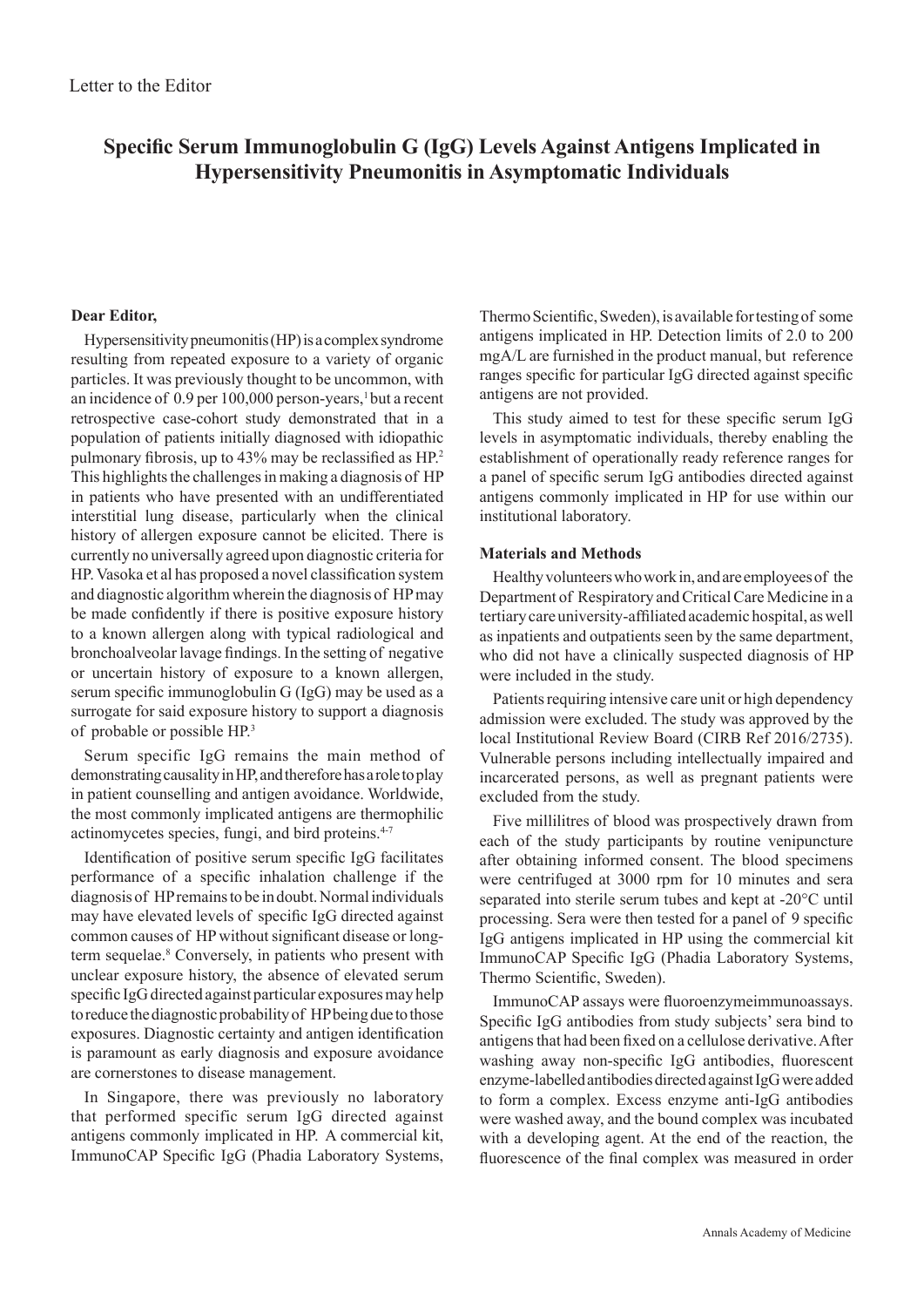to quantify the amount of specific IgG that were present in the sample.

Demographic information including age, gender and ethnicity were collected from each of the study participants.

 The authors' approach to sample size calculation followed recommendations from EP28-A3C Defining, Establishing and Verifying Reference Intervals in the Clinical Laboratory; Approved Guideline, 3<sup>rd</sup> Edition.<sup>9</sup>

As there were no pre-existing local studies of serum specific IgG levels in asymptomatic individuals, mean reference values and standard deviations are not available for further power calculations. This study is hence intended as a pilot study for larger population studies to determine a range of normal values, or for future case-control studies to determine a range of possibly abnormal values. An estimated sample size of 120 was taken to achieve a 90% confidence limit.

#### **Results**

The mean age of the study participants was 42.6 years (standard deviation 15.3). Forty-two (35%) of them were male. The study participants were distributed amongst Chinese (50.8%), Malay (9.2%), Indian (25.8%) and other ethnic groups (10.0%).

Levels of IgG directed against various antigens implicated in HP are presented in Table 1 as mean with standard deviation.

Analysis for statistical significance was conducted using paired 2 tailed t-tests. The levels of IgG directed against *Aspergillus fumigatus* and *Candida albicans* were significantly higher than levels of  IgG antibodies directed

| Table 1. Mean Levels of IgG Directed Against Antigens Implicated in |  |
|---------------------------------------------------------------------|--|
| <b>Hypersensitivity Pneumonitis</b>                                 |  |

| Antigen                                                                                                   | <b>Serum Level of Specific</b><br>$IgG$ (mg/L) |
|-----------------------------------------------------------------------------------------------------------|------------------------------------------------|
| Penicillium chrysogenum, Cladosporium<br>herbarum (homodendrum), Mucor<br>racemosus, Alternaria alternata | $9.59 + 7.33$                                  |
| Micropolyspora faeni,<br>Thermoactinomyces vulgaris                                                       | $7.31 + 5.11$                                  |
| Stachybotrys atra                                                                                         | $4.80 + 5.34$                                  |
| Aspergillus fumigatus                                                                                     | $30.9 + 31.7$                                  |
| Candida albicans                                                                                          | $47.3 + 43.0$                                  |
| Aureobasidium pullulans                                                                                   | $5.46 + 5.13$                                  |
| <i>Budgerigar</i> serum proteins, feathers<br>and droppings                                               | $6.40 + 4.62$                                  |
| Parrot serum proteins, feathers<br>and droppings                                                          | $14.4 + 9.26$                                  |
| Pigeon serum proteins, feathers<br>and droppings                                                          | $12.3 + 9.63$                                  |

Data is presented as mean + standard deviation.

against other antigens (*P* <0.01). Levels of IgG directed against *Aspergillus fumigatus* were also significantly higher than those directed against *Candida albicans* (*P* <0.01).

#### **Discussion**

There is currently no published data on the prevalence and incidence of HP in Singapore. International data and experience suggests that HP is underdiagnosed and undertreated, especially the chronic form of the disease.<sup>10</sup> This has been postulated to reflect the lack of unified diagnostic criteria and variations in practice, $\frac{11}{11}$  as well as challenges in the overall diagnostic process.

Serum specific IgG antibodies can provide objective evidence of sensitisation of individuals to certain allergens, but cannot be used in isolation to diagnose HP, as sensitised individuals may have elevated levels of serum specific IgG without developing clinically significant disease.

'Normal' levels of IgG against different antigens depend on the prevailing level of exposure within a population, and are likely to vary in different populations in accordance with different environmental exposures. In our study population of 120 subjects not known or suspected to have HP, levels of IgG antibodies directed against *Aspergillus fumigatus* and *Candida albicans* were significantly higher than levels of IgG antibodies directed toward other antigens commonly implicated in HP. This study was intended to sample individuals without clinical suggestion of HP in order to provide operationally ready reference ranges for use within the institutional laboratory, but has highlighted that significant variations in sensitisation and hence exposure exist even within an asymptomatic population. It is, hence, vital for individual laboratories to establish reference ranges within their own populations.

Our study has several limitations. Firstly, this was a single centre study where a large proportion of the study volunteers were employees within a single healthcare institution. This may contribute a significant source of selection bias as these individuals are likely to share a significant number of environmental exposures. Study subjects were also not age-matched, and there were no patients with HP to form a control group. We are, therefore, unable to determine the sensitivity or the specificity of our findings. Secondly, the mean age of the study population was 42.6 years old. Experience from the HP study by Lacasse et al in 2003 suggests that patients with HP present at a mean age of 46 to 50 years old. As such, our study population is younger than the at-risk population and may not be fully representative.<sup>12</sup> Thirdly, there were no criteria for selecting or excluding subjects with any particular hobbies that would predispose them to exposure to antigens relevant to HP such as bird keeping or agricultural work.